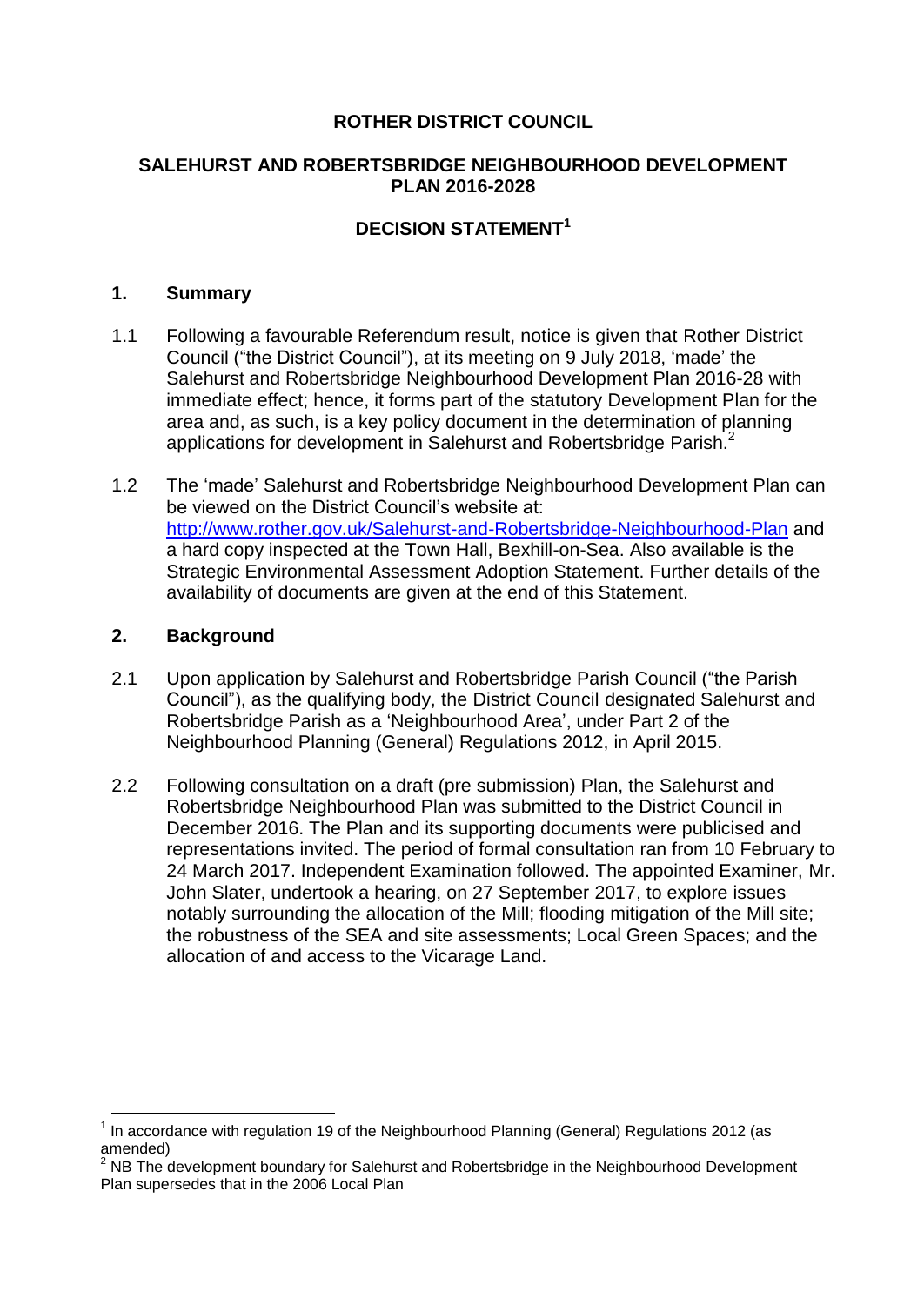- 2.3 At the hearing, access to the Mill Site was a key issue. Due to the site being within a Flood Zone, the Examiner was concerned about access to the site in times of a major flooding event. At the time of the hearing, no mitigation was in place to ensure safe access and escape from the site in such an event. Developers for the site mooted an emergency access from the A21, which the Examiner indicated was necessary and gave the developers two months to provide requisite certainty of this access for emergency vehicles in perpetuity to inform the report. This timescale was met by the developer.
- 2.4 The Examiner also expressed reservations with aspects of the SEA, in particular the regard to the sequential test requirements of the NPPF and the relative scoring of alternative sites. He similarly gave the Parish Council the opportunity to produce a revised version, which it did in October 2017. The Examiner then undertook a focused consultation on this revised SEA, which ran from 1 November to 28 November 2017.
- 2.5 Having assessed the outcomes of the Examination hearing and revised version of the SEA, Mr. Slater concluded as follows "*I can confirm that my overall conclusions are that the Plan, if amended in line with my recommendations, meets all the statutory requirements including the basic conditions test and that it is appropriate, if successful at referendum, that the Plan, as amended, be made."* He also recommended that the referendum area be Salehurst and Robertsbridge Parish.

## **3 Decision and Reasons**

- 3.1 With the incorporation of the Examiner"s modifications, the District Council agreed that the Neighbourhood Plan met the basic conditions and other requirements and could be put forward for a local Referendum. This was held on 31 May 2018. It posed the question "*Do you want Rother District Council to use the Neighbourhood Plan for Salehurst and Robertsbridge to help it decide planning applications in the neighbourhood area?"* The outcome was that 760 (90%) of the 842 people who voted were in favour of the Plan.
- 3.2 Paragraph 38A(4)(a) of the Planning and Compulsory Purchase Act 2004 (as amended) requires that the District Council must "make" the Neighbourhood Plan if more than half of those voting have voted in favour of the Plan, unless (under Para. 38A(6)) this would breach or would otherwise be incompatible with an EU obligation or any of the Convention rights (within the meaning of the Human Rights Act 1998).
- 3.3 In line with the outcome of the Referendum and having further considered whether making the Neighbourhood Plan would breach or would otherwise be incompatible with any EU obligation or any of the Convention rights, the District Council resolved, at its meeting on 9 July 2018 that:

*The Salehurst and Robertsbridge Neighbourhood Development Plan 2016-2028 incorporating the Examiner's modifications, as presented to local Referendum, be "made" with immediate effect and form part of the Council's Development Plan.*